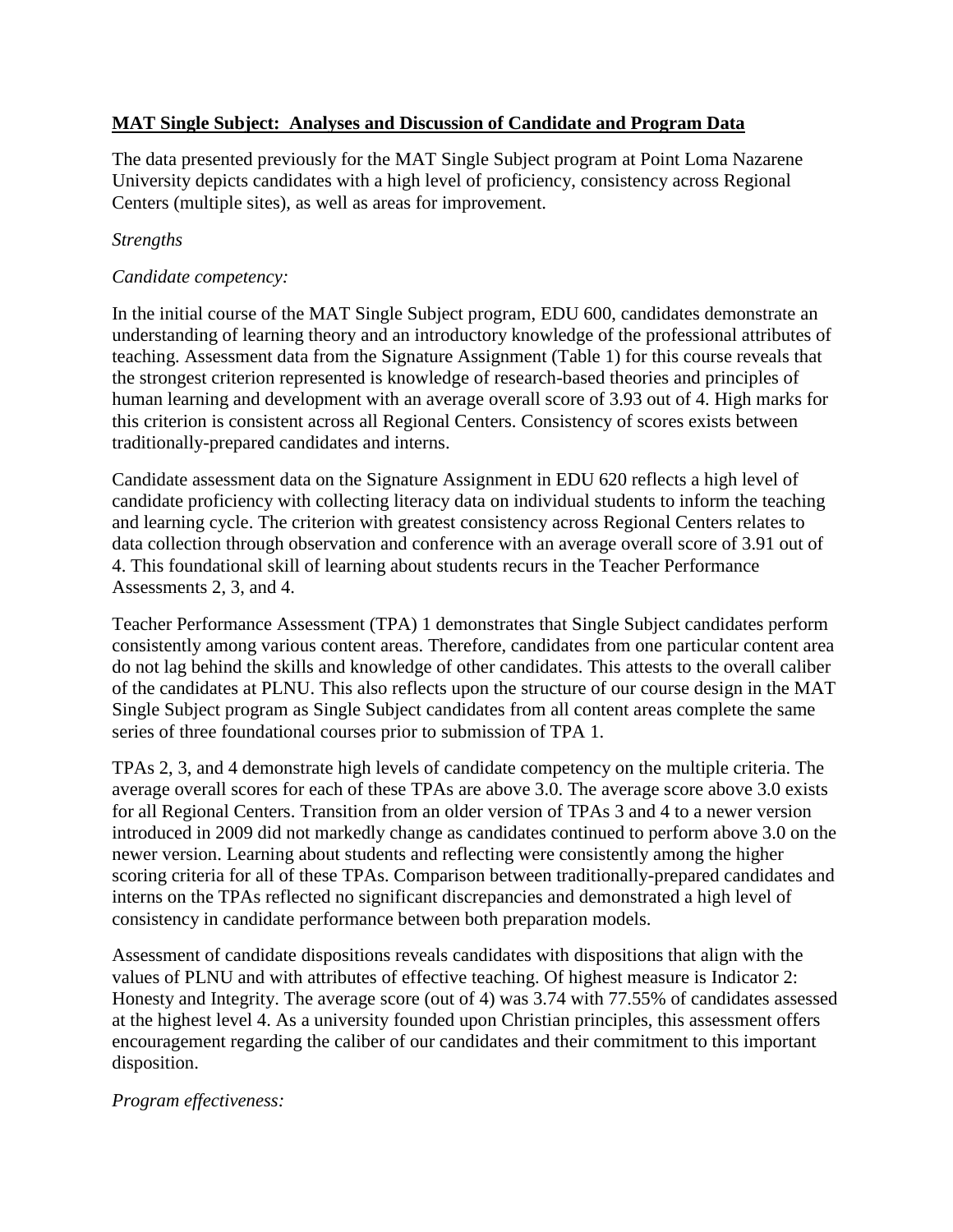The MAT Single Subject program at PLNU is administered at three Regional Centers. Candidates receive their preparation for the teaching credential almost entirely at their respective Regional Center. Assessment data on Signature Assignments and the Teacher Performance Assessments (TPAs) reflect a high level of consistency across the three sites. No significant variation exists across the sites in any particular assessment.

The overall high level of candidate performance on the data presented reflects a high degree of program effectiveness. The average scores for all 4 TPAs is above 3.0 and most criteria are consistently above 3.0.

Signature Assignment data for EDU 600 and EDU 620 represent measures of candidate performance that aligns with the content and goals of the course. As EDU 600 places primary focus upon the concepts of learning theory, the assessment data affirms the effectiveness of the course to meet this goal. EDU 620 places a significant emphasis upon diagnosis reading abilities of students the assessment data also affirms the effectiveness of the course to prepare candidates for this skill.

The Exit Survey demonstrates candidates' assessment of the effectiveness of the program after completing Clinical Practice and when applying for their Single Subject credential. One of the highest measures (average 1.2) was the preparation for constructing effective lesson plans. This skill is developed throughout the program: introduced in the foundation courses, developed in the methods courses, and refined during Clinical Practice. Another area of high measure was reflected in the use of assessment data to inform instructional planning. This skill is introduced in EDU 621: General Methods for Secondary Teachers and developed in EDU 603: Classroom Assessment and Research Practices, a course that candidates take concurrently with Clinical Practice. The highest of all measures (1.2) in this survey related to viewing teaching as a calling. This concept is central to the program at PLNU and this data affirms the effectiveness of the program to support this outcome.

#### *Areas for improvement*

## *Candidate competence:*

In all four TPAs, the lowest scoring criterion was Making Adaptations. This lowest score was represented in all the content areas included in TPA 1 as well as TPAs 2, 3, and 4. (Tables 10 and 11) This criterion was the lowest score on the TPAs across all Regional Centers. In our 2009 Biennial Report, Making Adaptations was the lowest scoring criterion. Incorporating a new course, EDU 602: Foundations of Special Education and incorporating a strategic focus throughout all coursework to support students with special needs and English Learners has not sufficiently moved this measure as it persists as the lowest scoring criterion for the 2011 Biennial Report.

In TPA 2, this criterion score was higher than in TPAs 3 and 4. This may result from the fact that candidates submit TPA 2 while enrolled in EDU 621: General Methods for Secondary Teachers. This course, taken prior to Clinical Practice, incorporates significant emphasis upon planning instruction for diverse learners. Further means to address this finding will be included in the plan of action in Part IV.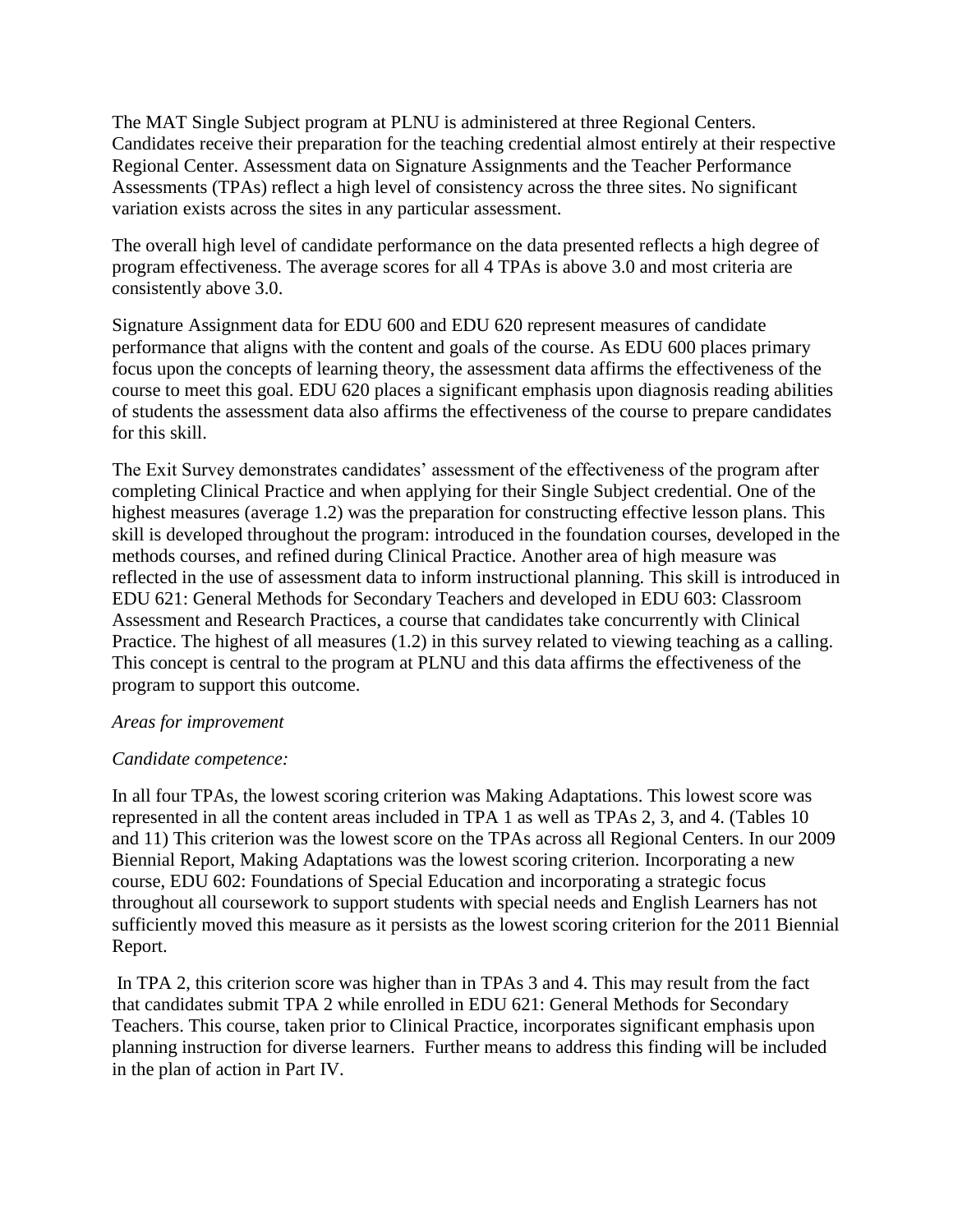In the assessment of candidate dispositions, Indicator 8: Diligence in Work Habits and Responsibility represented the lowest score of 3.30 out of 4. In fact, 9.18% scored at the level of a 2 while 48.98% scored as the level of a 3. Since effective teaching necessitates these attributes, an increase in expectations for our candidates in this area may be needed. All of our candidates in the MAT Single Subject program take coursework in the format of evening courses, many of them confront the demands of other professional responsibilities that compete with their graduate studies and teacher preparation. An awareness of this reality and a programmatic focus on the importance of this disposition can improve the competence of our candidates.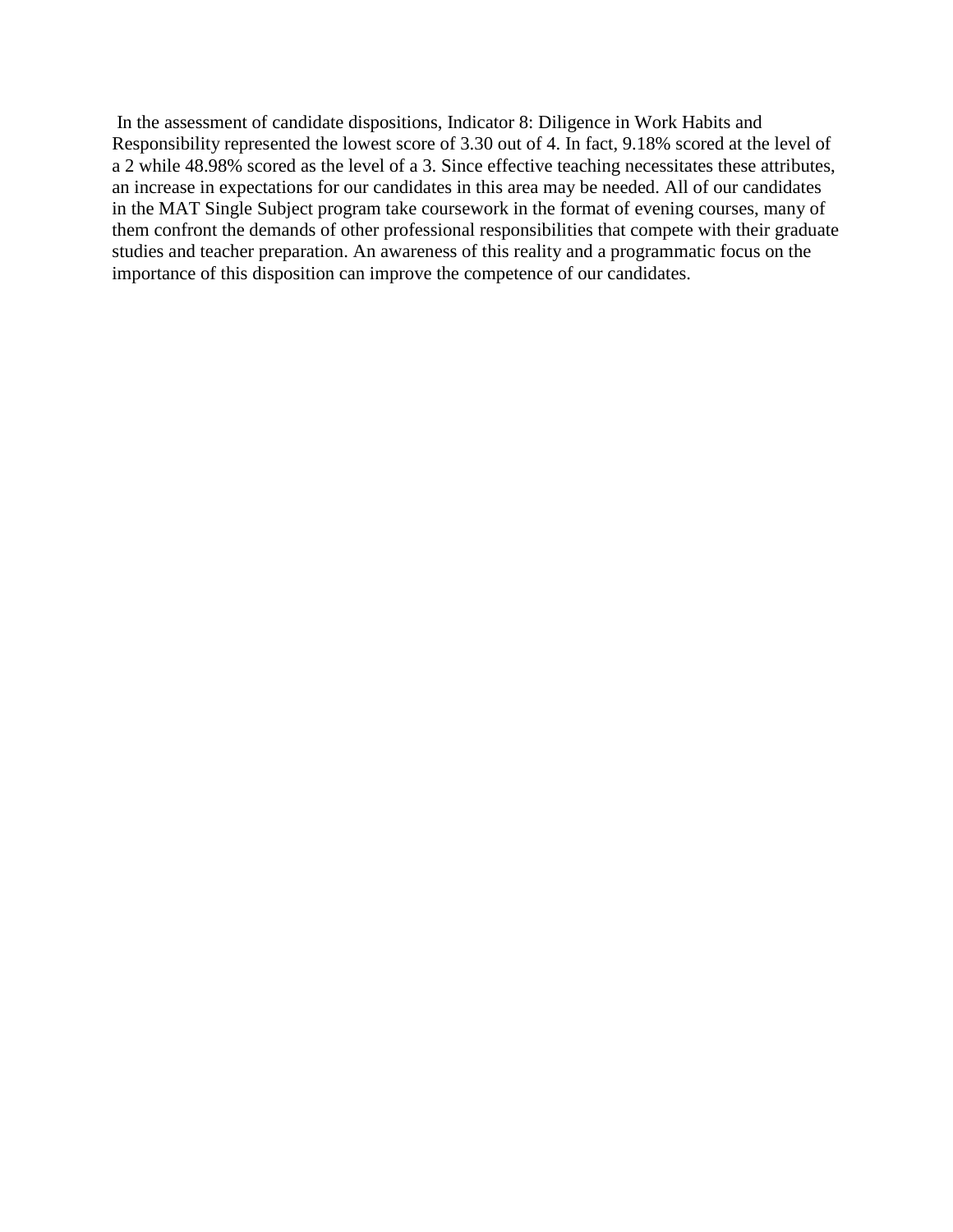### *Program effectiveness:*

Analysis of TPA data reveals that Making Adaptations for students remains an obstacle for some candidates. Therefore, an even more targeted focus is needed throughout the MAT Single Subject program to better prepare candidates with the knowledge and skills to support all learners. This lowest scoring criterion extends across all Regional Centers and provides evidence of an area for improvement to enhance overall program effectiveness.

Pre-service teachers have historically lacked command of classroom management strategies. Evidence from the Exit Survey demonstrates that this deficiency persists. During the period of review of this Biennial Report, PLNU has offered training in Classroom Organization and Management Program (COMP) to candidates during Clinical Practice. Two adjunct professors in the School of Education have are certified trainers in COMP and offer this training to Single Subject candidates at the three Regional Centers. In EDU 621: General Methods for Secondary Teachers (a course taken prior to Clinical Practice), Single Subject candidates construct a classroom management plan. Even with these two tangible efforts, few candidates who have completed our program have reported that this is an aspect with which they feel well prepared. This reflects upon our overall program effectiveness and demonstrates a need for further efforts to prepare our candidates.

The Signature Assignments in EDU 600 and EDU 620 are assessed according to common rubric across all Regional Centers. However, these assignments are assessed by varying instructors that introduces a degree of variance and potential scoring bias. Calibration of assessors for these assignments would help ensure a greater inter-rated reliability of these assessments.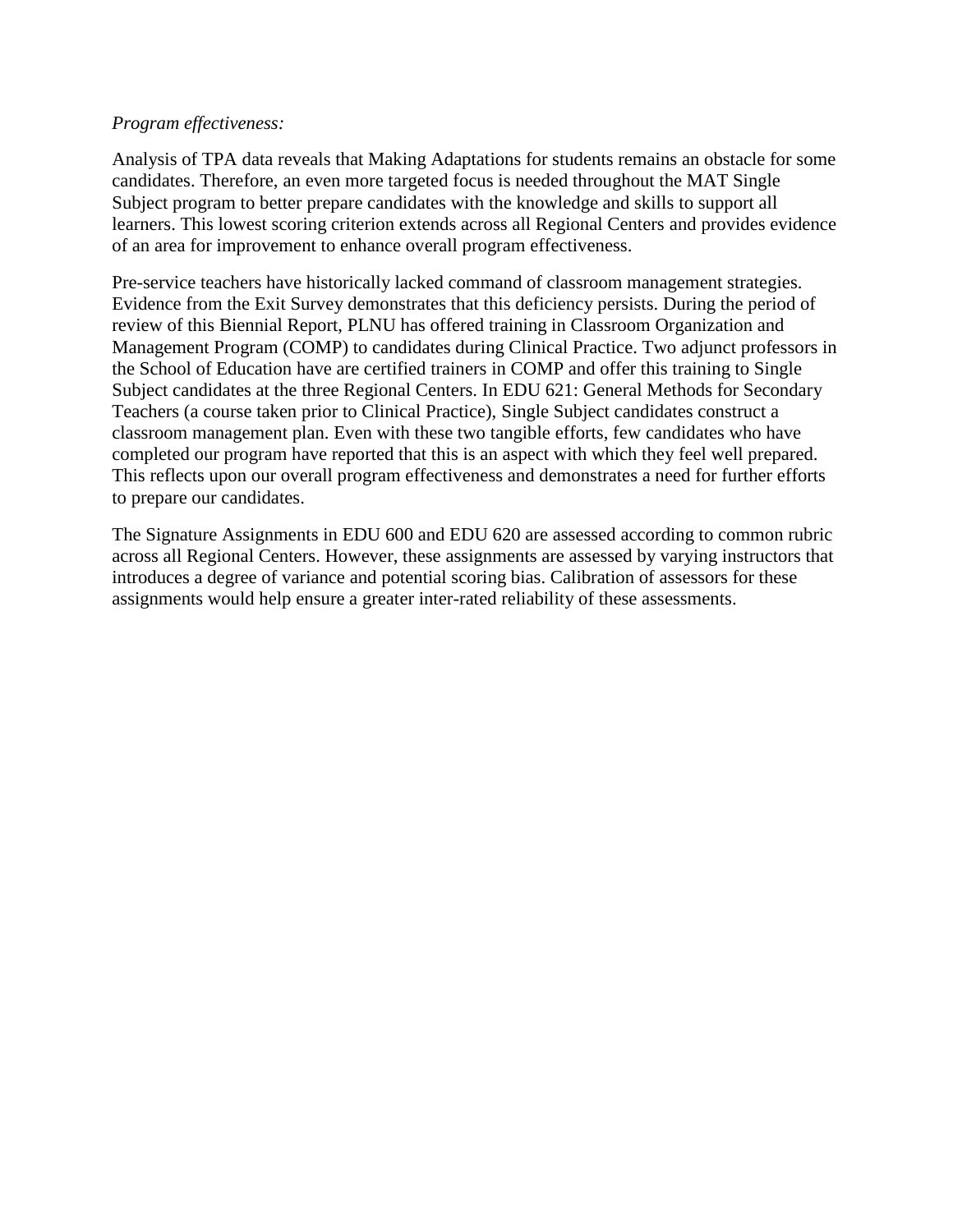### **Use of Results**

### **Master of Arts in Teaching: Single Subject Preliminary Credential**

### **Use of Assessment Results to Improve Candidate and Program Performance**

Analysis of data from candidate assessments, data related to candidate dispositions, and exit survey data revealed many successful components of the MAT Single Subject program. However, the analysis also identified areas for improvement. Below is a plan of action for response to these identified areas for improvement.

#### Table 16

| <b>Data Source</b> | <b>Plan of Action or Proposed Changes Made</b>                                                                                                                                                                                                                                                                                                                                                                                                                                                                                                                                                                                                                                                                                                                                                                                                                                                             | <b>Applicable Program or</b>                                                                                                                                                                                                                                                                         |
|--------------------|------------------------------------------------------------------------------------------------------------------------------------------------------------------------------------------------------------------------------------------------------------------------------------------------------------------------------------------------------------------------------------------------------------------------------------------------------------------------------------------------------------------------------------------------------------------------------------------------------------------------------------------------------------------------------------------------------------------------------------------------------------------------------------------------------------------------------------------------------------------------------------------------------------|------------------------------------------------------------------------------------------------------------------------------------------------------------------------------------------------------------------------------------------------------------------------------------------------------|
|                    |                                                                                                                                                                                                                                                                                                                                                                                                                                                                                                                                                                                                                                                                                                                                                                                                                                                                                                            | <b>Common Standard(s)</b>                                                                                                                                                                                                                                                                            |
| <b>TPAs</b>        | Since the Biennial Report in 2009, PLNU has fully<br>implemented the MAT Single Subject program. In<br>this new program, all candidates take EDU 602:<br>Foundations of Special Education. Enhanced efforts<br>have also occurred to incorporate a strategic focus<br>throughout all coursework to support students with<br>special needs and English Learners. However, data<br>for the 2011 Biennial Report reveals that candidates<br>continue to score lowest on the Making Adaptations<br>criterion of the TPAs. This is most pronounced in<br>TPAs 3 and 4 where a greater knowledge and<br>application of adaptations is expected of candidates.<br>Candidates submit TPAs 3 and 4 during Clinical<br>Practice while under the supervision of a cooperating<br>teacher and a university supervisor. Additionally,<br>candidates participate in a seminar course for<br>reflection during this time. | Common Standard 4: Faculty<br>and Instructional Personnel<br>Common Standard 7: Field<br><b>Experience and Clinical</b><br>Practice<br>OR,<br>Program Standards-<br>9: Equity, Diversity, and<br>Access to the Curriculum for<br>All Children<br>12: Preparation to Teach<br><b>English Learners</b> |
|                    | To improve candidate performance on this criterion<br>of TPAs $3 \& 4$ , PLNU will provide additional<br>support to university supervisors by ensuring that<br>they have a clear understanding of best practice and<br>are able to support candidates in this work.<br>Currently, PLNU offers training for Cooperating<br>Teachers. In this training, PLNU will provide<br>additional support for Cooperating Teachers with the<br>expectations for candidates to plan and make<br>adaptations for students with special needs, including                                                                                                                                                                                                                                                                                                                                                                  | 13: Preparation to Teach<br><b>Special Populations</b>                                                                                                                                                                                                                                               |